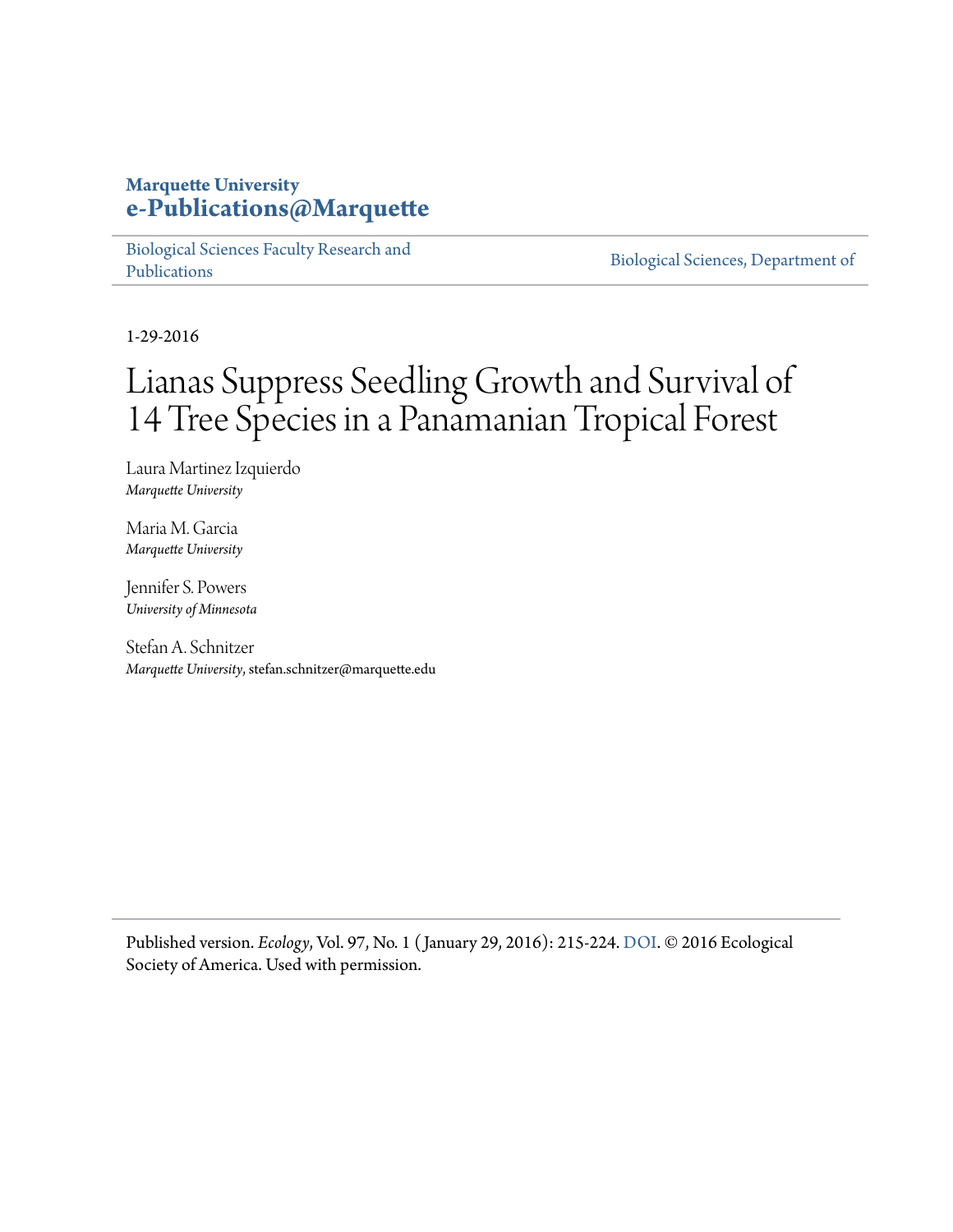# Lianas suppress seedling growth and survival of 14 tree species in a Panamanian tropical forest

LAURA MARTÍNEZ-IZQUIERDO,<sup>1</sup> MARÍA M. GARCÍA,<sup>1</sup> JENNIFER S. POWERS,<sup>2,3</sup> and Stefan A. Schnitzer<sup>1,3,4</sup>

<sup>1</sup>Department of Biological Sciences, Marquette University, P.O. Box 1881, Milwaukee, Wisconsin 53201, USA 2  *Departments of Ecology, Evolution and Behavior and Plant Biology , University of Minnesota 1987 Upper Buford Circle, St. Paul , Minnesota 55108 , USA* 

3  *Smithsonian Tropical Research Institute , Apartado Postal 0843-03092 , Balboa , República de Panamá* 

*Abstract* . Lianas are a common plant growth form in tropical forests, where they compete intensely with trees, decreasing tree recruitment, growth, and survival. If the detrimental effects of lianas vary significantly with tree species identity, as is often assumed, then lianas may influence tree species diversity and community composition. Furthermore, recent studies have shown that liana abundance and biomass are increasing relative to trees in neotropical forests, which will likely magnify the detrimental effects of lianas and may ultimately alter tree species diversity, relative abundances, and community composition. Few studies, however, have tested the responses of multiple tree species to the presence of lianas in robust, well- replicated experiments. We tested the hypotheses that lianas reduce tree seedling growth and survival, and that the effect of lianas varies with tree species identity. We used a large- scale liana removal experiment in Central Panama in which we planted 14 replicate seedlings of 14 different tree species that varied in shade tolerance in each of 16  $80 \times 80$  m plots (eight liana-removal and eight unmanipulated controls; 3136 total seedlings). Over a nearly two-yr period, we found that tree seedlings survived 75% more, grew 300% taller, and had twice the aboveground biomass in liana-removal plots than seedlings in control plots, consistent with strong competition between lianas and tree seedlings. There were no significant differences in the response of tree species to liana competition (i.e., there was no species by treatment interaction), indicating that lianas had a similar negative effect on all 14 tree species. Furthermore, the effect of lianas did not vary with tree species shade tolerance classification, suggesting that the liana effect was not solely based on light. Based on these findings, recently observed increases in liana abundance in neotropical forests will substantially reduce tree regeneration, but will not significantly alter tropical tree species diversity, relative abundance, or community composition.

Keywords: Barro Colorado Island; community ecology; Gigante Peninsula; liana cutting; Panama; trop*ical plant competition.* 

# **INTRODUCTION**

Tropical forests comprise  $7%$  of the earth's land surface, but they contain more than half of the world's species and are responsible for  $>30\%$  of aboveground terrestrial productivity and carbon storage (Gibbs et al. 2007, Bonan 2008, Beer et al. 2010, Pan et al. 2011). Historically, the major threats to tropical forests have been logging, mining, and farming, which have greatly reduced the extent of tropical forests worldwide (Wright 2005, 2010, Laurance et al. 2009). Mature tropical forests that escaped the direct effects of human activity, however, may be experiencing indirect effects of global change. One of the prominent large-scale structural changes occurring in many neotropical forests is the

Manuscript received 25 November 2014; revised 7 July 2015; accepted 9 July 2015. Corresponding Editor: M. Uriarte. 4 E-mail: S1@marquette.edu

increase in the density, biomass, and productivity of lianas (Phillips et al. 2002, Schnitzer and Bongers 2011). There is evidence of liana increases in forests in Bolivia, Brazil, Costa Rica, French Guiana, Panama, and the southeastern United States (Schnitzer 2015). Combined, these studies demonstrate that, relative to trees, lianas are increasing in seedling and adult stem density, basal area, and productivity in neotropical forests, which is likely to increase the competitive effects of lianas on trees (Schnitzer et al. 2011).

 Strong competition from lianas may structure tree communities by altering tree species diversity, community composition, and the relative abundance of tree species. Lianas compete intensely with trees for above-and belowground resources, decreasing recruitment, growth, survival, and reproduction of trees throughout the forest (Carsten et al. 2002, Schnitzer and Bongers 2002, Kainer et al. 2006, Kurzel et al. 2006, Peña-Claros et al. 2008, van der Heijden and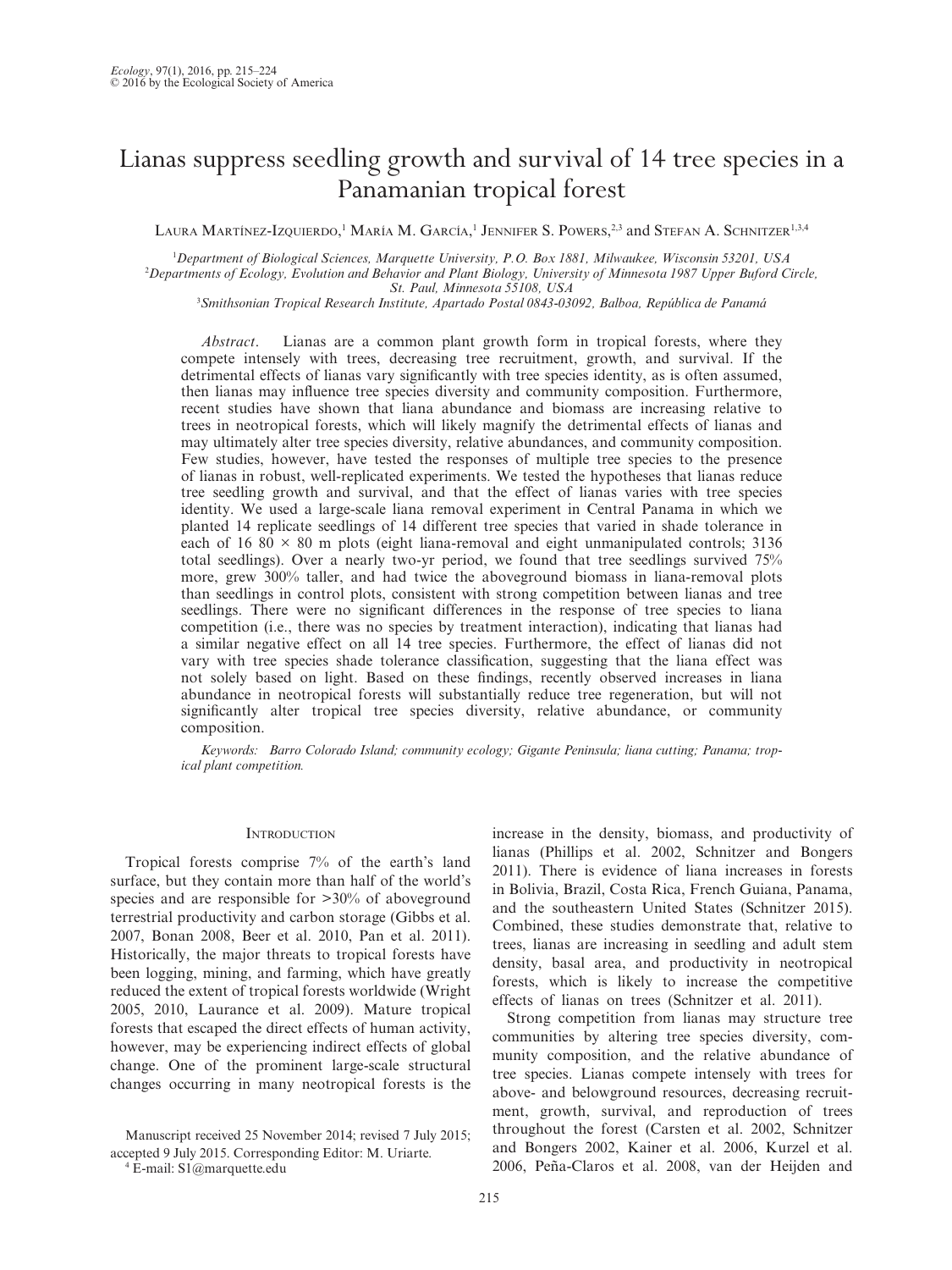Phillips 2009, Schnitzer and Carson 2010, Wright et al. 2015 ). However, lianas may not affect all trees equally. Lianas appear to have a strong negative effect on shade- tolerant trees, but perhaps a relatively weak effect on select pioneer trees. For example, some gapspecialist trees, particularly those that grow rapidly, have slender and flexible trunks with very few branches (e.g., *Cecropia* spp.), appear to suffer relatively low liana infestation (Putz 1984, Clark and Clark 1990), and regenerate readily in treefall gaps (Schnitzer et al. 2000, Schnitzer and Carson 2010). However, the vast majority of the tree species in tropical forests lack these liana- avoiding characteristics, and they may commonly suffer from intense liana competition (Schnitzer et al. 2000, 2005, van der Heijden et al. 2008, Ingwell et al. 2010, Schnitzer and Carson 2010). If the strength of liana competition varies with species identity beyond the select gap-specialist vs. shade-tolerant tree dichotomy, then lianas may influence tree community composition by altering the competitive ability of tree species (Schnitzer and Bongers 2002). Furthermore, the effects of lianas on tree community composition will likely intensify as liana abundance increases in neotropical forests (Schnitzer 2015). However, whether the vast majority of tree species, beyond a small group of select gap-specialists, have a species-specific response to lianas, remains poorly understood (van der Heijden et al. 2008, Ingwell et al. 2010, Álvarez-Cansino et al. 2015, Wright et al. 2015).

 Several studies have suggested that the impact of lianas on tree species, particularly at the seedling stage, varies with tree species identity, and thus lianas can change tropical forest community composition by changing recruitment dynamics among tree species (e.g., Chittibabu and Parthasarathy 2001, Pérez-Salicrup 2001, Wright et al. 2015). For example, in a lowland liana forest in Bolivia, experimental liana removal resulted in significantly higher seedling growth for *Astronium fraxinifolium* compared to *Clarisia ilicifolia*, suggesting that lianas hinder the seedling growth of some tree species more than others (Pérez-Salicrup 2001). Similar results were found by Toledo-Aceves and Swaine (2008) in a tropical moist semi- deciduous forest in Ghana, where the liana *Acacia kamerunensis* had a greater negative impact on the seedling growth of the tree *Khaya anthotheca* compared to two other tree species, indicating that lianas could modify tree species' capacity to establish and regenerate. Likewise, using a target tree- based liana removal in central Panama, Wright et al. (2015) reported that lianas significantly reduced tree seedling growth, and this effect was strongest during the dry season for one of the three tree study species. By contrast, other experimental liana removal studies have reported that lianas suppressed all tree seedlings/saplings, regardless of tree species identity (e.g., Schnitzer et al. 2005). Until now, however, highly replicated experimental approaches to test the responses of seedlings of multiple tree species to liana competition in tropical forests have been lacking.

Previous studies either examined very few tree species, a relatively small number of replicates per treatment, or used a small- scale liana removal manipulation (Pérez-Salicrup 2001, Schnitzer et al. 2005, Toledo-Aceves and Swaine 2008, Wright et al. 2015), thereby lacking the ability to determine whether the effects of lianas vary broadly with tree species identity.

 We investigated the effect of lianas on the survival and growth of seedlings of 14 tropical tree species in a seasonal moist tropical forest in Central Panama. We transplanted 14 replicate seedlings of each species into the center of large areas (80  $\times$  80 m) of forest in which we had recently removed all lianas and into unmanipulated control plots where lianas were present. We tested two main hypotheses. H1) Lianas reduce tree seedling survival and growth. H2) The strength of the effect of liana competition varies with tree species identity. To interpret the type of competition that lianas may impose on tree seedlings, we formulated two specific predictions, assuming that hypothesis 1 is true.

 Prediction 1: If the response of tree species varies predictably with their shade-tolerance classification, so that shade- tolerant species are less sensitive to liana removal than are partially shade- tolerant species (sensu Kitajima 1994), then liana removal is likely to have the greatest effect on the performance of partially shade- tolerant tree seedlings by increasing light availability. If so, as light in the understory returns to pre- cutting conditions by trees compensating for the loss of liana leaves (M. E. Rodriguez-Ronderos and S. A. Schnitzer, *unpublished manuscript*), the effect of liana removal may be the result of the short-term increase in light availability, and therefore transient.

 Prediction 2: If the response of tree species does not vary in a predictable way with their shade-tolerance classification, then lianas affect tree seedlings via a mechanism other than solely the reduction of light in the understory (e.g., some change in the abiotic environment, belowground competition, or a combination of below- and aboveground competition). Alternatively, if the response of trees to liana removal does not vary with species identity for any of the 14 species, then H2 is not supported, and recent increases in liana abundance should not fundamentally alter tree species diversity or community composition.

#### **METHODS**

# *Study site*

 We conducted the study on Gigante Peninsula, which is part of the Barro Colorado Natural Monument (BCNM, 09°10′ N, 79°51′ W) in the Republic of Panama. The BCNM is a 5400-ha protected area of lowland semi- deciduous tropical forest, administered by the Smithsonian Tropical Research Institute. Mean annual precipitation in the area is 2600 mm, with a pronounced dry season from December until late April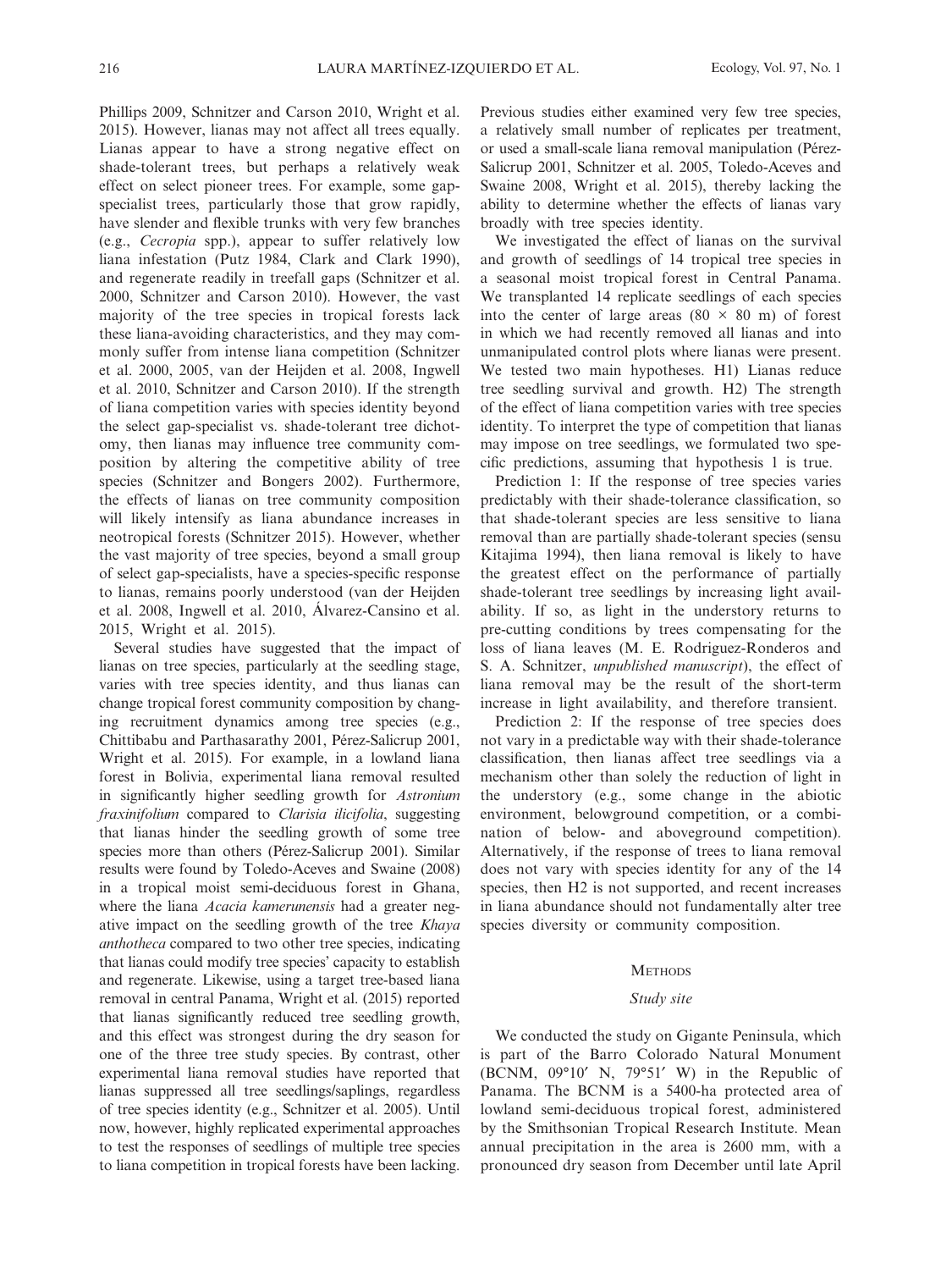(Windsor 1990, Leigh 1999). The forest on Gigante Peninsula is a mix of early and late secondary, seasonally moist, lowland tropical forest and is located immediately to the south of Barro Colorado Island (BCI) (Schnitzer and Carson 2010, Schnitzer et al. 2014, Álvarez-Cansino et al. 2015). Soils of the Gigante Peninsula are oxisols and alfisols with high nitrogen and phosphorus availability (Cavelier 1992, Yavitt 2000). The climate, geology, vegetation, and ecological characteristics of the forest on the BCNM are described by Croat (1978), Windsor (1990), and Leigh (1999).

#### *Experimental design and measurements*

In 2008, we established 16 80  $\times$  80 m experimental plots in ~60- yr- old forest on Gigante Peninsula. We selected plots in relatively flat areas that were not bisected by streams and that had similar forest structure in terms of the density and basal area of trees and lianas. All plots were oriented toward magnetic north. In each plot, we tagged, mapped, measured the diameter, and identified to species all trees  $\geq 20$  cm diameter and lianas ≥5 cm diameter, as well as all trees and lianas ≥1 cm diameter within the  $60 \times 60$  m center area (>24 000 trees in all plots, >9000 rooted lianas in the control plots).

 In April 2011, we cut all of the lianas in eight randomly selected plots, while the remaining eight plots served as unmanipulated controls. We cut all lianas above the soil surface throughout the  $80 \times 80$  m area, as well as all lianas that were rooted outside but were growing into the plot. We did not remove lianas from trees because of the risk of damaging tree crowns. Rather, we allowed them to fall from the trees as they decayed. Although the leaves of cut lianas fell within the first week, cut lianas do not die immediately; instead, they tend to produce copious new stems. Thus we monitored the plots and cut re-sprouting liana shoots every 2 months throughout the study to maintain the liana removal treatment (methods follow Schnitzer and Carson 2010, Schnitzer et al. 2014). Liana re-sprouting diminishes with time, and after the first year there were few vigorous new stems. We visited the unmanipulated control plots at the same frequency as the liana removal plots to avoid a researcher visitation effect (e.g., Cahill et al. 2001, Schnitzer et al. 2002).

 During July and August 2011, we transplanted 14 replicate seedlings of 14 target tree species (196 seedlings) into a  $5 \times 5$  m plot located in the center of each  $80 \times 80$  m plot (3136 total tree seedlings across all 16 plots). Seedling plots were placed in the same relative location within each of the 16 main plots (10 m south of the center of the plot), regardless of the vegetation present; however, we relocated the plots slightly if there was a large tree in the middle of the proposed seedling plot. We did not remove or alter vegetation in the  $5 \times 5$  m plots before or after the tree seedlings were transplanted, except to cut liana sprouts when present in the liana-removal plots. Tree seedling species selection was based on differences in shade tolerance (from moderate to highly shade tolerant), adult stature, and leaf phenology (Table 1).

| TABLE 1. Description of the 14 tropical tree species used in this study, listed in alphabetic order, with scientific and family names, |  |  |
|----------------------------------------------------------------------------------------------------------------------------------------|--|--|
| species code as used in the text.                                                                                                      |  |  |

| <b>Species</b>        | Family                             | Sp. Code    | AS        | <b>WD</b> | LP        | <b>RST</b> |
|-----------------------|------------------------------------|-------------|-----------|-----------|-----------|------------|
| Albizia spp.          | Fabaceae                           | ALB         | $10 - 20$ | 0.50      | <b>SD</b> | <b>PST</b> |
| Anacardium excelsum   | Anacardiaceae                      | ANAE        | 40        | 0.41      | D         | <b>PST</b> |
| Bombacopsis quinnata  | <b>Bombacaceae</b>                 | <b>BOMO</b> | $25 - 35$ | 0.51      | D         | <b>ST</b>  |
| Bursera simaruba      | <i>Burseraceae</i>                 | <b>BURS</b> | $5 - 20$  | 0.34      | D         | <b>PST</b> |
| Cedrela odorata       | Meliaceae                          | <b>CEDO</b> | 30        | 0.38      | D         | <b>ST</b>  |
| Crescentia cujete     | Bignoniaceae                       | <b>CREC</b> | $6 - 10$  | 0.60      | E         | <b>PST</b> |
| Dalbergia retusa      | Leguminosae                        | <b>DALR</b> | $20 - 30$ | 0.89      | D         | <b>ST</b>  |
| Diphysa americana     | Fabaceae                           | <b>DIPA</b> | $5 - 15$  | 0.96      | D         | <b>ST</b>  |
| Hura crepitans        | Euphorbiaceae                      | <b>HURC</b> | 45        | 0.41      | <b>SD</b> | <b>PST</b> |
| Spondias mombin       | Anacardiaceae                      | <b>SPOM</b> | $10 - 35$ | 0.41      | <b>SD</b> | <b>PST</b> |
| Sterculia apetala     | <i><u><b>Sterculiaceae</b></u></i> | <b>STEA</b> | 40        | 0.36      | D         | <b>PST</b> |
| Swietenia macrophylla | Meliaceae                          | <b>SWIM</b> | 50        | 0.54      | D         | <b>PST</b> |
| Tabebuia rosea        | <i>Bignoniaceae</i>                | <b>TABR</b> | $10 - 30$ | 0.54      | D         | <b>PST</b> |
| Terminalia amazonia   | Combretaceae                       | <b>TERA</b> | 50        | 0.69      | <b>SD</b> | <b>PST</b> |

*Notes:* Adult stature (AS; meters), wood density (WD; g/cm<sup>3</sup>), leaf phenology (LP; SD = semi-deciduous; D = deciduous;  $E =$  evergreen) and range of shade tolerance (PST = partially shade-tolerant;  $ST =$  shade-tolerant). Adult stature and woody density values were obtained from Reyes et al. (1992). Shade tolerance classifications (RST) were based on the following sources: Croat (1978), Stevens (1987), Nichols (1994), Cordero and Kanninenc (2002), Hooper et al. (2002), Kitajima (2002), Wishnie et al. (2002), Poorter et al. (2006), Zahawi and Holl (2009), Celis and Jose (2011).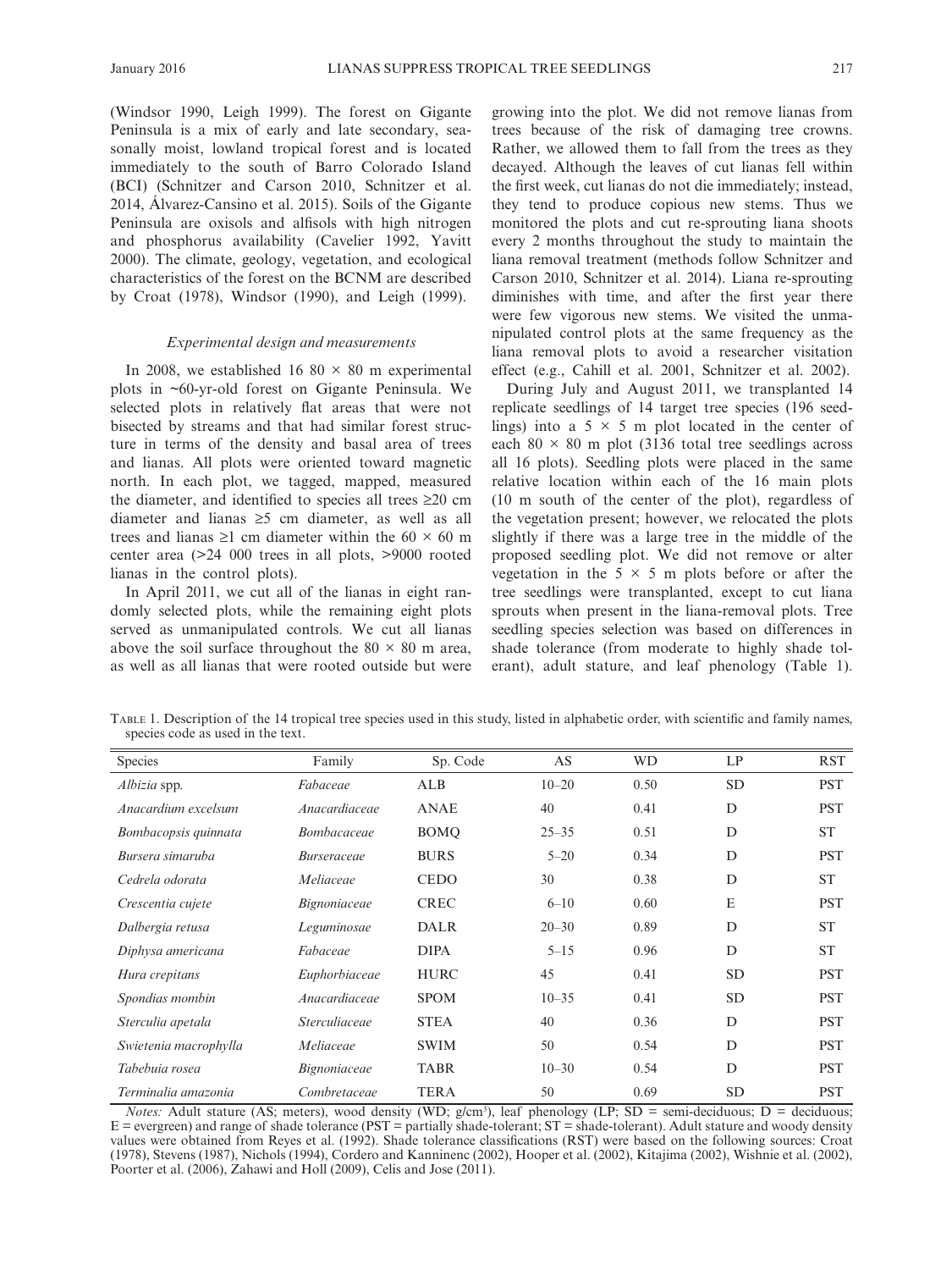Seeds were germinated and seedlings grown in small pots in a shaded environment. We transplanted all individuals into the forest understory with a small amount of nursery soil when they were 5 months old. Seedlings were planted in a grid 25 cm from their nearest neighbor, and each individual was tagged loosely with a unique number. The location of each seedling was assigned randomly in every plot to avoid biases at the species level.

After a four-month establishment period, we quantified seedling mortality monthly from January 2012 until May 2013. We recorded tree seedlings as dead when the seedling was completely missing, or when the seedling was present but appeared to be dead. Data were corrected in the rare cases of apparent resurrection, where a seedling re- sprouted after being recorded as dead. We measured seedling height and counted the number of leaves at the beginning of the dry season (January) and at end of the dry season (May) in 2012 and in 2013. We measured seedling height vertically from the forest floor to the highest apical meristem of the plant.

 In May 2013, we harvested all seedlings by cutting the stems immediately below the root collar. Immediately after cutting the seedlings, we put them on ice and transported them the same day to the laboratory for processing. In the laboratory, we separated each plant into leaves and stems. We measured total leaf area and total fresh and dry mass of leaves and stems separately for all seedlings. We oven-dried leaves and stems at 60°C for 48 h (leaves) and 72 h (stems) prior to weighing to determine dry mass. We recorded leaf area (LA; square millimeters) with a Li-COR LI-3100C leaf area meter (Biosciences, Lincoln, Nebraska, USA), frequently calibrating the area meter by using a sample of known area before measuring. We quantified aboveground biomass (BIOM; total dry aboveground plant mass; grams) and leaf area (LA; total leaf area per individual per species; square centimeters) in all plots to determine the effect that liana removal had on seedling growth. We also measured specific leaf area (SLA; leaf area/dry leaf mass; in square centimeters per gram) among treatments to determine if species changed their leaf construction in response to the presence of lianas.

# *Data analysis*

 *Tree seedling survival .—* We analyzed survivorship using nonparametric Kaplan–Meier survival distribution functions, which describe the probability that an individual survives longer than a specified period of time. We used nonparametric log-rank tests to test for significant differences in seedling survival probabilities between the liana- removal and control treatments. To determine whether the effect of lianas on tree survival varied with tree species identity, we calculated for each species the proportional survivorship at each census period as the number of individuals that survived between consecutive censuses divided by the total number of individuals alive in the previous census. We then analyzed seedling survival using a linear mixed model for repeated measures, with treatment (liana removal and control) and species identity as fixed factors, and census period as a random effect.

*Tree seedling growth.*—We quantified the growth of each seedling by calculating the relative growth rate in height  $(RGR<sub>h</sub>,$  centimeters per centimeter per month) using the formula:  $RGR_{h} = [\ln(ht_{1}) - \ln(ht_{0})]/(t_{1} - t_{0}),$ where ht, is the seedling height (centimeters) in a given census,  $ht_0$  is the seedling height (centimeters) in the previous census, and  $t_1 - t_0$  was the difference in months between sampling census. Since growth was measured on the same plants over time, we analyzed all 14 species together using a linear mixed model for repeated measures to examine the effect of treatment, species identity, and the two-way interactions for  $RGR<sub>k</sub>$  and leaf production rate (LPR; leaf per leaf per month). We also compared seedling aboveground biomass (BIOM), leaf area (LA), and specific leaf area (SLA) between control and liana- removal plots using two- way ANOVAs, with treatment and species identity as independent variables, and BIOM, LA, and SLA as dependent variables. Data were  $log_{10}$ -transformed before analyses to increase normality and homogeneity of variance when it was necessary to satisfy the assumption of ANOVA. All statistical analyses were conducted with SPSS Statistics 20 (IBM SPSS  $2011$ .

# **RESULTS**

#### *Effects of lianas on tree seedling survival*

 After 17 months, survival of tree seedlings was 75% higher in liana removal than in control plots, demonstrating that liana removal significantly increased tree seedling survival (Kaplan–Meier test,  $\gamma^2$  = 21.65, *P* < 0.001; Fig. 1). Tree seedling survival was higher in the liana-removal plots compared to control plots for 13 species, and only *Swietenia macrophylla* survived slightly (but not significantly) better in control plots (Appendix S1). The lack of a significant treatment  $\times$  species interaction for seedling survivorship indicated that all species responded to liana competition in a similar manner (repeated measures ANOVA,  $F = 0.54$ , df = 13,  $P = 0.90$ ). Seedling mortality appeared to vary with season and was 61% higher in the control plots compared to the lianaremoval plots during the first dry season, 33% higher in the second dry season, and 22% higher during the intervening wet season (Fig. 2); however, differences in seedling mortality during the wet season and the second dry season were not statistically significant.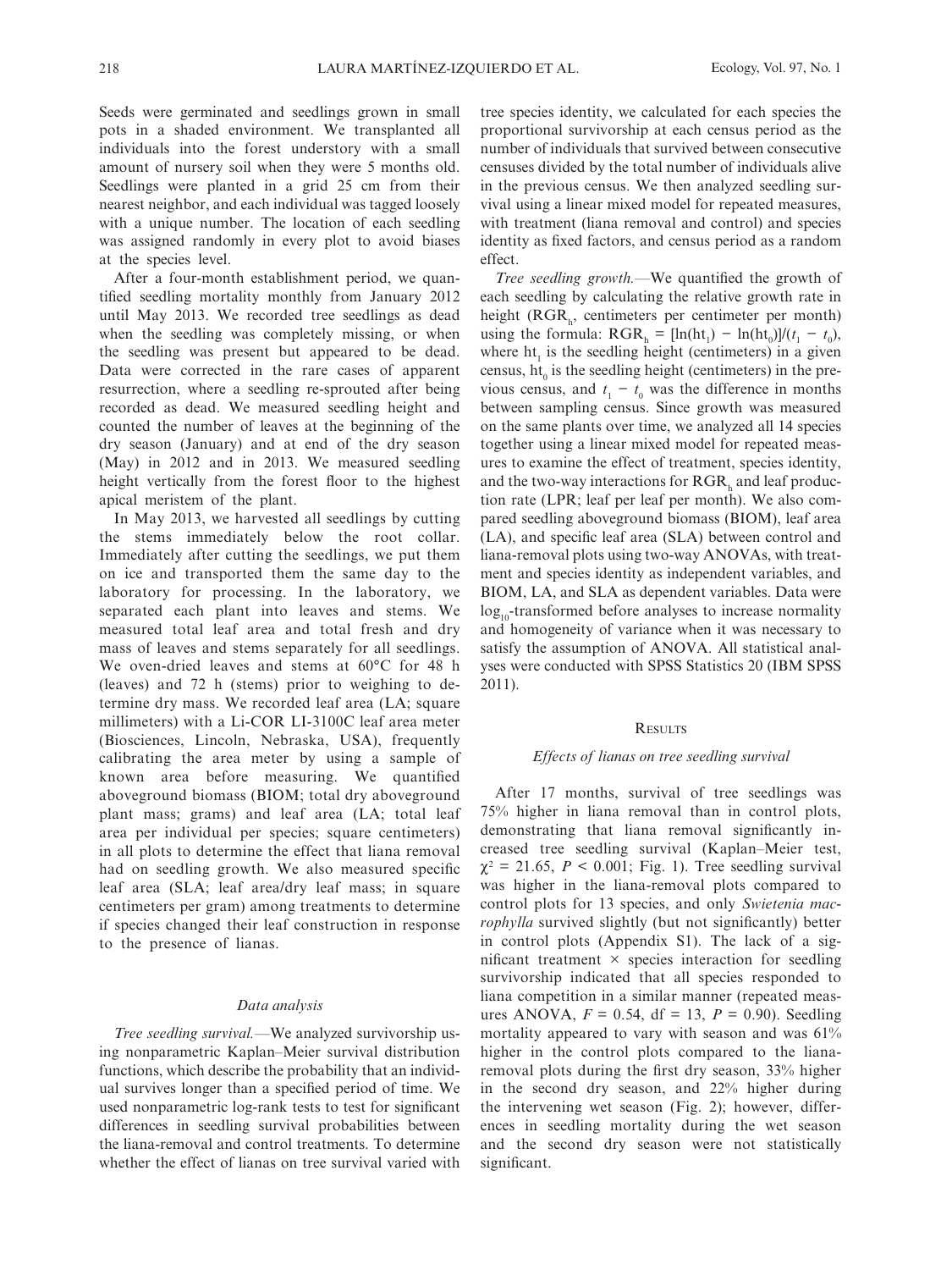

FIG. 1. Kaplan-Meier survival function for tree seedlings in 16 80  $\times$  80 m liana removal and control plots on Gigante Peninsula, Panama throughout the study period (January 2012–May 2013). Tree seedling survival was significantly lower in the presence of lianas than in liana- free plots, demonstrating that lianas reduce tree seedling survival in the forest understory.



FIG. 2. Mean proportional mortality of tree seedlings over subsequent censuses in 16 80  $\times$  80 m liana-removal and control plots on Gigante Peninsula, Panama. Seedling mortality was significantly greater in the presence of lianas than in plots where lianas had been removed. The effect of lianas on tree seedling mortality was strongest during the dry seasons, particularly in the first year. Error bars represent ±1 SE.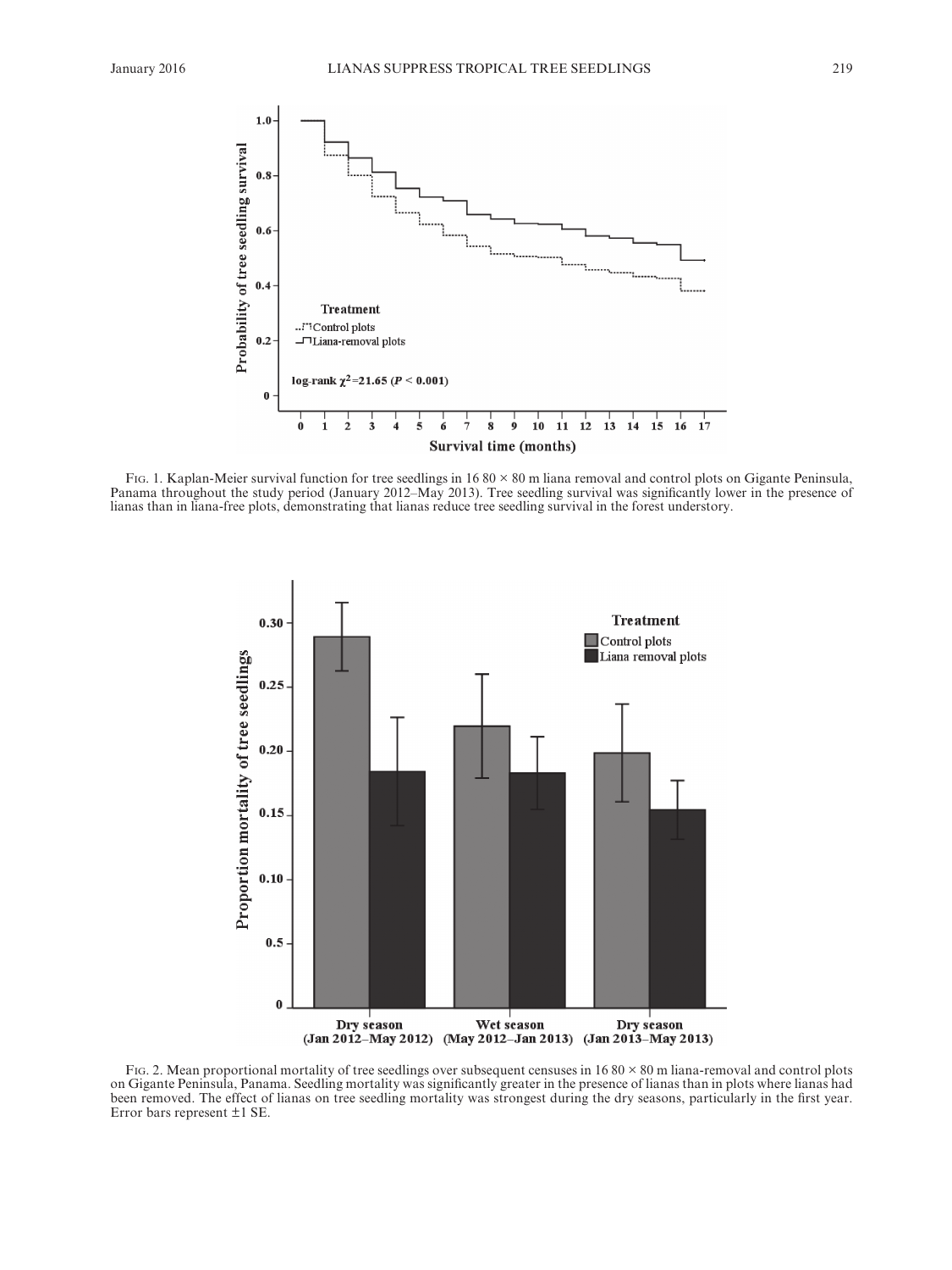# *Effects of lianas on tree seedling growth, biomass, and leaf area*

The presence of lianas significantly reduced tree seedling relative height growth, aboveground biomass, and leaf area over the 2-yr period. During the initial dry season, mean tree  $RGR<sub>h</sub>$  was 300% higher in liana-removal plots compared to control plots (Table 2, Fig. 3). These differences became smaller during the subsequent wet and dry seasons as the plants became more established (Fig. 3). Nonetheless, mean seedling aboveground biomass at the final harvest was  $>100\%$ greater in liana removal than in control plots  $(2.26 \pm 0.15 \text{ g} \text{ vs. } 1.06 \pm 0.24 \text{ g}$ ; ANOVA,  $F = 20.12$ ,  $df = 1$ ,  $P < 0.001$ ). Mean seedling leaf area was nearly 100% greater in the liana-removal plots compared to control plots  $(2.51 \pm 0.18 \text{ cm}^2, 1.36 \pm 0.28 \text{ cm}^2)$ ; ANOVA,  $F = 20.12$ , df = 1,  $P = 0.04$ ). Specific leaf area and leaf production rate did not differ between treatments (ANOVA,  $F = 2.22$ , df = 1,  $P = 4.15$  and Table 2, respectively). Nearly all species exhibited greater height growth in the liana removal plots than in control plots (Appendix S2), and the lack of a significant treatment by tree species interaction for  $RGR_{h}$  (Table 2) indicated that all species responded similarly.

# **DISCUSSION**

Our findings demonstrate that lianas compete intensely with tree seedlings, significantly reducing their growth and survival in the forest understory. Over the study period, tree seedlings growing in the absence of lianas had significantly higher survival  $(\sim 75\%$  higher), height growth (~300% higher), aboveground biomass  $(\sim 100\%$  higher), and leaf area  $(\sim 100\%$  higher) than did seedlings growing in the presence of lianas. These findings support the hypothesis that lianas compete intensely with tree seedlings, and confirm the results of previous liana- removal experiments that examined a range of tree life history stages (seedling, sapling, and adult; Pérez-Salicrup 2001, Schnitzer et al. 2005, Peña-Claros et al. 2008, Toledo-Aceves and Swaine 2008, Schnitzer and Carson 2010, Tobin et al. 2012, Álvarez-Cansino et al. 2015, Toledo-Aceves 2015).

Table 2. Result of linear mixed model for repeated measures analysis for the effects of treatment, species, and interaction on the relative height growth rate of tree seedlings  $(RGR_1)$ and leaf production rate (LPR) for all 14 species in Gigante Peninsula, Panama.

| Factors                       | RGR |      |                   | <b>LPR</b>     |                                 |      |
|-------------------------------|-----|------|-------------------|----------------|---------------------------------|------|
|                               | df  | F    | $\boldsymbol{P}$  | df             | F                               | P    |
| Intercept                     |     |      |                   |                | $0.13$ $0.72$ 1 $169.61$ $0.00$ |      |
| Treatment                     |     | 4.76 | 0.03              | $\overline{1}$ | 0.12                            | 0.73 |
| Species                       | 13  | 4.25 | 0.00              | 13             | 28.29                           | 0.00 |
| Treatment $\times$ species 13 |     |      | $0.82 \quad 0.64$ |                | 13 1.55                         | 0.09 |

 Our data do not support the hypothesis that the negative effect of lianas varies with species identity. The 14 tree species in our study differed significantly in their rates of survival, growth, and leaf production in the understory  $(Table 2)$ , which would be expected based on their varying life history characteristics. The species vary fivefold in maximum canopy height as adults (10–50 m), nearly threefold in wood density  $(0.36-0.96 \text{ g/cm}^3)$ , and they differ in shade tolerance (partially shade tolerant vs. shade tolerant (Table 1). Despite these large differences, however, all of the species responded similarly to the liana removal treatment (i.e., there were no significant treatment by species interactions; Table 2), indicating that lianas did not have a species-specific effect on tree seedling growth or survival.

Previous experimental studies on the species-specific response of trees to liana competition have yielded mixed results. For example, several studies examined the effects of lianas on seedlings of three tree species, and all reported that one tree species differed from the response of the other two (Pérez-Salicrup 2001, Toledo-Aceves and Swaine 2008, Wright et al. 2015). By contrast, Schnitzer et al. (2005) removed lianas from tree saplings and found that lianas competed intensely with all three tree species examined, reducing sapling growth by more than five-fold after 2 yr. The study by Wright et al. (2015) was unique in that it used a target-tree approach in which they removed lianas from around a single target tree and examined the response of planted seedlings below. The target tree approach may have resulted in a much more diffuse effect of liana removal, because lianas can deploy their leaves in the crowns of multiple trees, and thus only a portion of the lianas leaves may have been in the canopy of the target-tree (see Discussion in Wright et al. 2015). By contrast, Álvarez-Cansino et al. (2015) examined sap velocity of replicate adults of seven canopy tree species in a subset of six of the same  $80 \times 80$  m experimental plots used in the current study (three liana removal and three control) and found that the negative effect of lianas did not vary with tree species identity. Our study differs from previous ones in that we used many more species, all with high replication, and we conducted the study within the context of a large-scale, community-level liana removal experiment that integrated the effects of lianas across a large area. Collectively, these studies suggest that lianas have a generally negative effect on tree species, regardless of their identity and ontogenetic stage.

 The negative effect of lianas on tree seedlings in this study was not caused by direct physical interactions such as mechanical loading, abrasion, and strangulation (Vleut and Pérez-Salicrup 2005) because none of the seedlings hosted lianas. Instead, the effect of liana removal on tree seedling growth and survival could have been due to the increase in light in the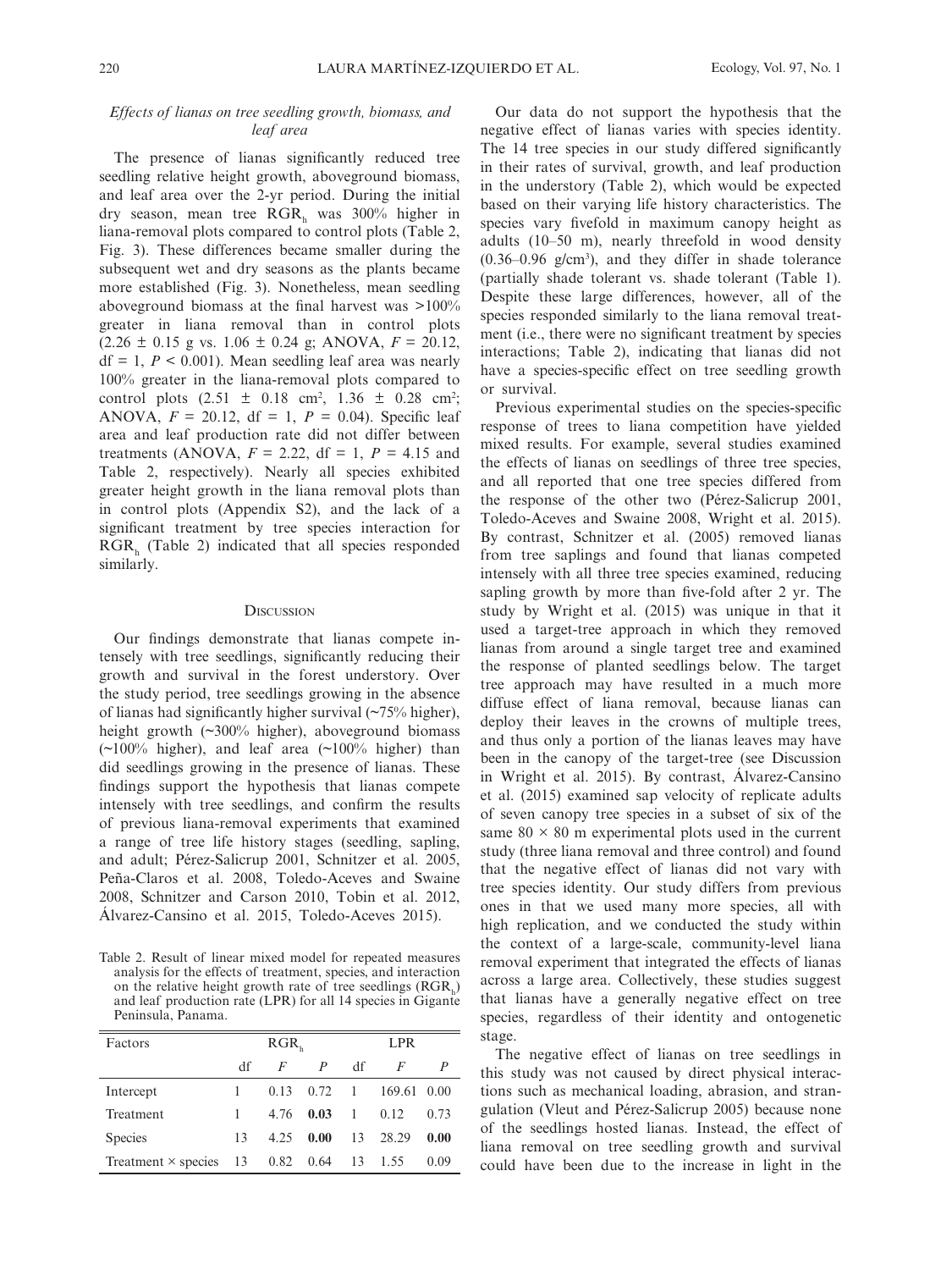

FIG. 3. (A) Tree seedling relative height growth rate (RGR h; cm·cm<sup>-1</sup>·month<sup>-1</sup>) and (B) leaf production rate (LPR; leaf·leaf<sup>-1</sup>·month<sup>-1</sup>) in 16 80  $\times$  80 m liana removal and control plots on Gigante Peninsula, Panama. Mean RGR<sub>h</sub> decreased significantly in the presence of lianas, and the effect was particularly strong during the first dry season. Mean LPR did not differ between treatments. Error bars represent ±1 SE, and the values inside the bars represent the means.

understory, which benefited all tree species in the study. Light is a major environmental factor that limits survival and growth of tree seedlings in tropical forests. In general,  $\langle 2\%$  of the radiation above the canopy reaches the forest floor (Kitajima 1994, Clark et al. 1996). Once lianas become established in the crown of their host tree, the liana foliage blankets the host's leaves and branches, which significantly reduces light availability (liana leaves displace tree leaves on a 1-to-1 mass basis; Kira and Ogawa 1971). Lianas may also effectively cover portions of the space between tree crowns, thus further attenuating light in the understory. In our study plots, mean plot level leaf area index (LAI) decreased by 20% 1 yr after cutting lianas, compared to the control plots (M. E. Rodriguez and S. A. Schnitzer, *unpublished data* ). By March 2013, 2 yr after cutting lianas, mean LAI in the liana- removal and control plots was much more similar (5.44 vs. 5.96), and there was no longer a significant LAI treatment effect (although the mean light level was still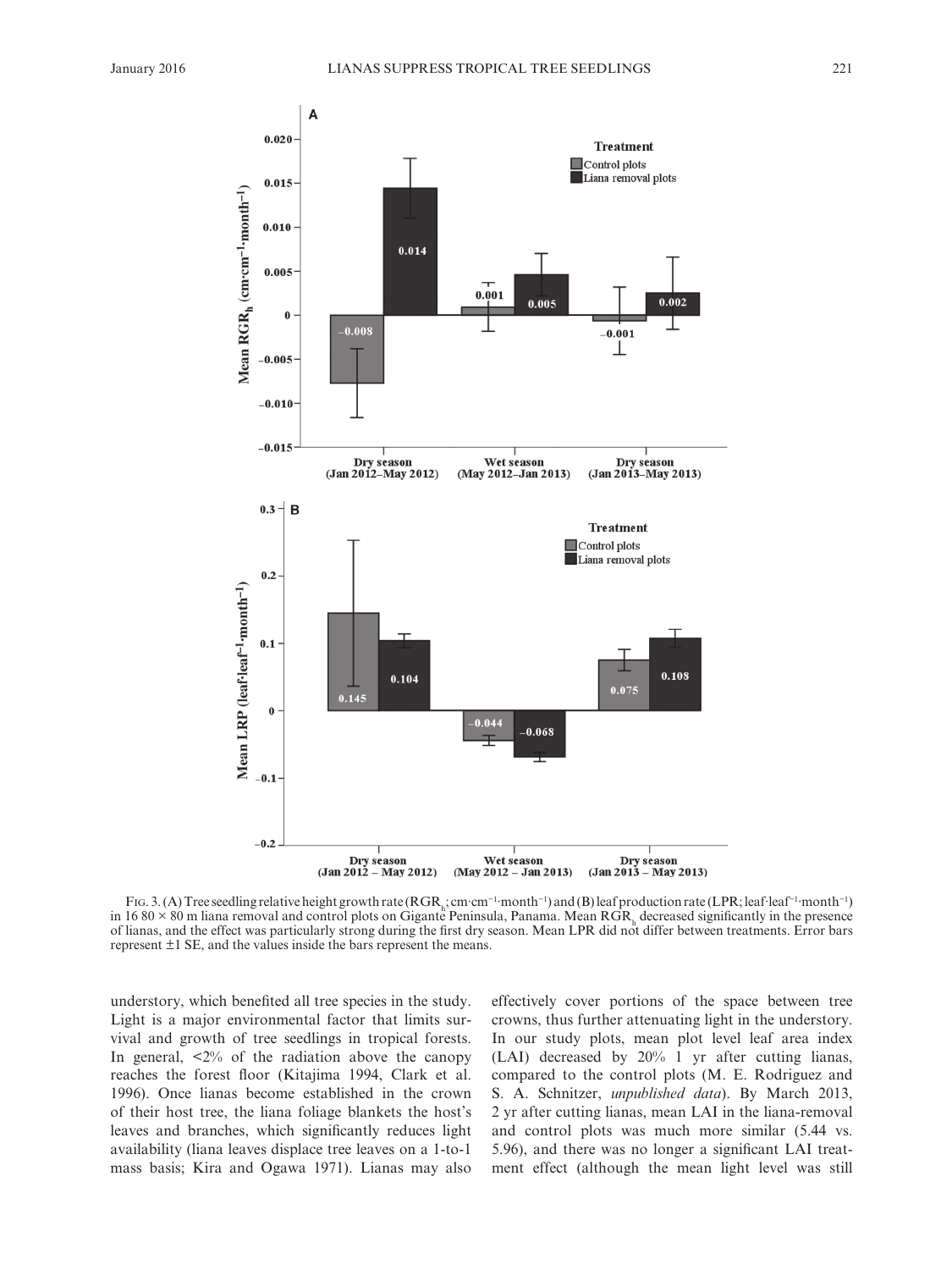nearly 10% higher in the liana removal plots [M. E. Rodriguez and S. A. Schnitzer, *unpublished data* ]). Thus, the increased amount of light in the liana-removal plots may have been responsible for greater tree seedling growth and survival.

 The increase in light alone, however, may not have been responsible for the negative effect of lianas on tree seedlings. If light availability alone had been the driving factor for the strong response in tree seedling growth and mortality following liana removal, we would have expected seedlings to respond in a manner consistent with their shade tolerance classification. That is, partially shade-tolerant species would have grown and survived more, on average, than shade-tolerant species in the liana-removal plots compared to the controls (Kitajima 1994). This prediction, however, was not supported. Seedling growth and survival was consistently higher in liana-removal plots for nearly all tree species, and neither growth nor survival was higher for partially shade- tolerant species than for shadetolerant species (Appendices S1 and S2).

 The lack of a distinct response between the shadetolerant and partially shade- tolerant species indicates that factors other than light may have contributed to tree seedling responses to liana removal. One possibility is that lianas are competing intensely with trees for belowground resources. There is compelling evidence for intense belowground competition between lianas and trees, particularly in tropical forests that experience seasonal droughts (e.g., Lewis and Tanner 2000, Schnitzer et al. 2005, Tanner and Barberis 2007, Chen et al. 2008, Toledo-Aceves and Swaine 2008, Toledo-Aceves 2015). Lianas appear to have welldeveloped root and vascular systems, which presumably allow them to take up water and nutrients from the forest floor and transport them efficiently to their crowns (Pérez-Salicrup and Barker 2000, Andrade et al. 2005, Schnitzer 2005). For example, sap flow velocity of adult canopy tree species on Gigante Peninsula increased significantly in plots where lianas were cut compared to control plots, and this effect was particularly strong during the dry season (Tobin et al. 2012, Álvarez-Cansino et al. 2015). Wright et al. ( 2015 ) found that lianas had a particularly strong negative effect on seedlings of *Dipteryx oleifera* during the dry season compared to the wet season. Strong belowground competition from lianas is consistent with studies demonstrating that lianas are able to access water and grow much faster than trees during seasonal droughts (e.g., Schnitzer 2005, Cai et al. 2009, Chen et al. 2015). In our study, tree seedling survival during the first and second dry seasons was 61% and 33% higher in the liana removal plots compared to the control plots, and only 22% higher during the intervening wet season (Fig. 3), a finding that is consistent with intense belowground competition from lianas during the dry season. As light levels in the liana removal and control plots converge, future studies in this ongoing, long-term experiment will allow us to examine the unique competitive effect of lianas on tree seedlings independent of the effect of light.

 Because of the unique competitive ability of lianas, we believe that removing lianas is different than removing a similar amount of tree biomass. In a previous study on Gigante Peninsula, we found that cutting lianas had a large and significantly negative effect on target trees, but that cutting the same amount of biomass of nearby trees had little effect on target trees (Tobin et al. 2012). Furthermore, the competitive release from liana cutting can last many years, even after the tree community has had sufficient time to recover from liana removal (Schnitzer and Carson 2010, Schnitzer et al. 2014). The unique competitive ability of lianas may be attributable to their strategy of allocating more energy to resource capture (root and stem elongation and leaf production) rather than structure (self-supporting stems or anchoring roots; Wyka et al. 2013), as well as their ability to reach the forest canopy and compete with canopy trees at very small stem diameters (Kurzel et al. 2006). This strategy appears to allow lianas to compete intensely at a fraction of the biomass investment compared to trees (van der Heijden et al. 2013, Schnitzer et al.  $2014$ .

 In summary, lianas compete intensely with trees and appear to limit tree seedling regeneration, likely through a combination of above- and belowground competition. However, we found no evidence to support the claim that the competitive effect of lianas varies with tree species identity. Our findings are consistent with strong negative effects of lianas on tree seedlings, saplings, and adults, regardless of tree species identity. Thus, the reported increase in liana density and biomass in many neotropical forests (Schnitzer and Bongers 2011, Schnitzer 2015) may depress the regeneration and vitality of many tropical tree species, but there is currently little evidence that increasing lianas will significantly alter tree species relative abundance or community composition.

#### ACKNOWLEDGMENTS

 We thank Guadalupe Alvarado, Evelyn Sánchez, Salomé Pérez, Oldemar Valdés, Abelino Valdés, Severino Valdés, and Boris Bernal for valuable assistance in the field. We are grateful to Nick Rowe, Deborah Clark, and especially Natalia Norden, who made substantive comments on several versions of the manuscript. Financial support was provided by NSF-DEB 0845071 and NSF-DEB 1019436 (to S. A. Schnitzer), and NSF DEB- 1019441 (to J. S. Powers).

#### LITERATURE CITED

Álvarez-Cansino, L., S. A. Schnitzer, J. P. Reid, and J. S. Powers. 2015 . Liana competition with tropical trees varies with seasonal rainfall and soil moisture, but not tree species identity. Ecology 96:39-45.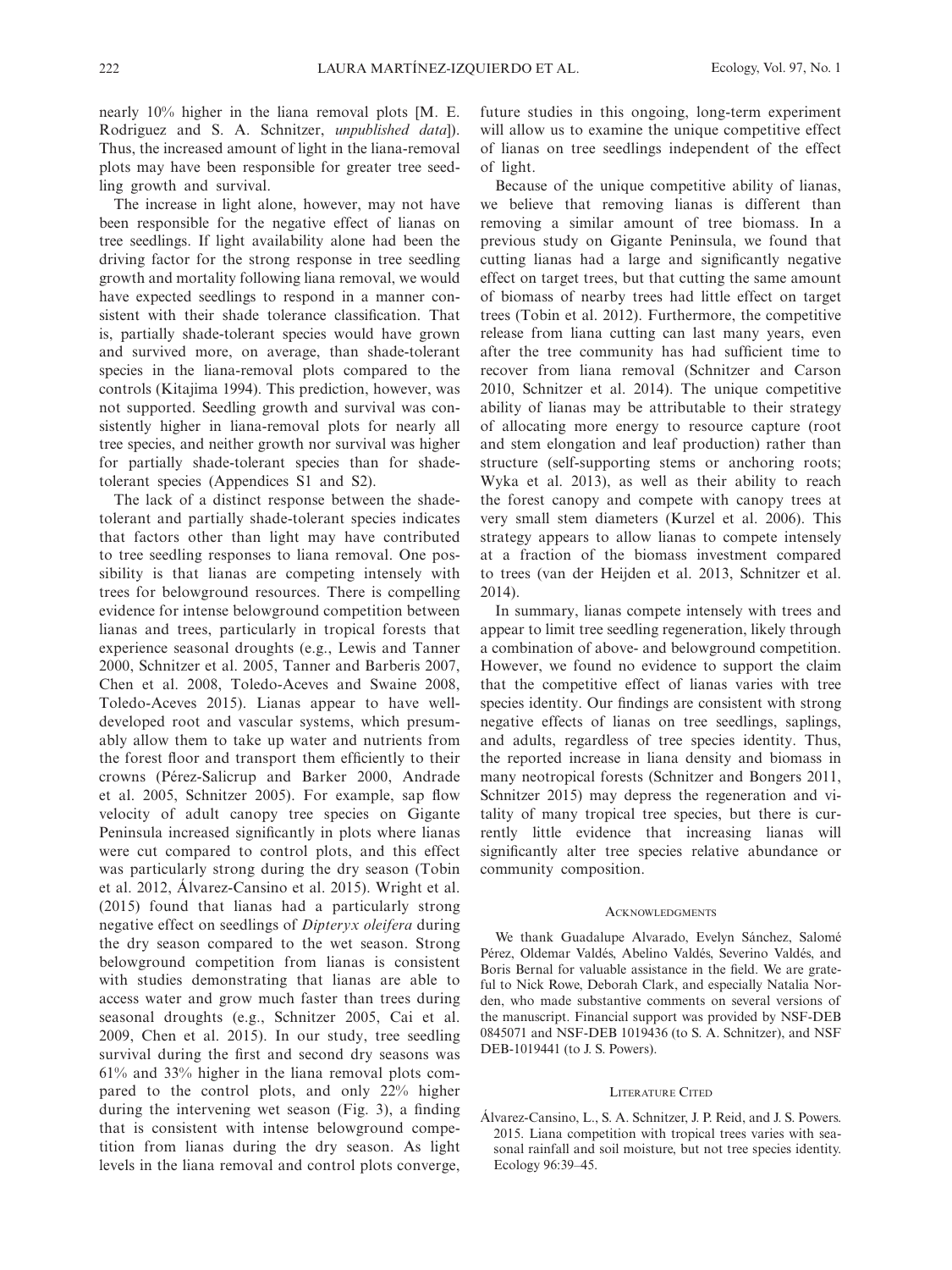- Andrade, J. L., F. C. Meinzer, G. Goldstein, and S. A. Schnitzer. 2005. Water uptake and transport in lianas and co-occurring trees of a seasonally dry tropical forest. Trees 19:282-289.
- Beer, C., et al. 2010. Terrestrial gross carbon dioxide uptake: global distribution and covariation with climate . Science 329:834-838.
- Bonan, G. B. 2008. Forests and climate change: forcings, feedbacks, and the climate benefits of forests. Science 320:1444– 1449 .
- Cahill, J. F., J. P. Castelli, and B. B. Casper. 2001. The herbivore uncertainty principle: visiting plants can alter herbivory . Ecology 82:307-312.
- Cai, Z. Q., S. A. Schnitzer, and F. Bongers. 2009. Seasonal differences in leaf-level physiology give lianas a competitive advantage over trees in a tropical forest. Oecologia 161:25–33.
- Carsten, L. D., F. E. Juola, T. D. Male, and S. Cherry. 2002. Host associations of liana in a south-east Queensland rain forest. Journal of Tropical Ecology 18:107-120.
- Cavelier, J. 1992. Fine-root biomass and soil properties in a semideciduous and a lower montane rain forest in Panama. Plant and Soil 142:187-201.
- Celis, G., and S. Jose. 2011. Restoring abandoned pasture land with native tree species in Costa Rica: effects of exotic grass competition and light. Forest Ecology and Management 261:1598-1604.
- Chen, Y.-J., F. Bongers, K.-F. Cao, and Z. Q. Cai. 2008. Above and belowground competition in high and low irradiance: tree seedling responses to a competing liana *Byttneria grandifolia* . Journal of Tropical Ecology 24:517-524.
- Chen, Y.-J., K.-F. Cao, S. A. Schnitzer, Z.-X. Fan, J.-L. Zhang, and F. Bongers. 2015. Water-use advantage of lianas over trees in seasonal tropical forests. New Phytologist 205:128-136.
- Chittibabu, C. V., and N. Parthasarathy. 2001. Liana diversity and host relationships in a tropical evergreen forest in the Indian Eastern Ghats. Ecological Research 16:519-529.
- Clark, D. B., and D. A. Clark. 1990. Distribution and effects on tree growth of lianas and woody hemiepiphytes in a Costa Rican tropical wet forest. Journal of Tropical Ecology 6:321–331.
- Clark, D. B., D. A. Clark, P. M. Rich, S. Weiss, and S. F. Oberbauer. 1996. Landscape-scale evaluation of understory light and canopy structure: methods and application in a neotropical lowland rain forest. Canadian Journal of Research 26:747-757.
- Cordero, L. D. P., and M. Kanninenc. 2002. Wood specific gravity and aboveground biomass of *Bombacopsis quinata* plantations in Costa Rica. Forest Ecology and Management 165:1-9.
- Croat, T. B. 1978. Flora of Barro Colorado Island. Stanford University Press, Stanford, California, USA.
- Gibbs, H. K., S. Brown, J. O. Niles, and J. A. Foley. 2007. Monitoring and estimating tropical forest carbon stocks: making REDD a reality. Environmental Research Letters 2:1-13.
- Hooper, E., R. Condit, and P. Legendre. 2002. Responses of 20 native tree species to reforestation strategies for abandoned farmland in Panama. Ecological Applications 12:1626-1641.
- IBM SPSS 2011. IBM SPSS Statistics 20. IBM SPSS, Chicago, Illinois, USA .
- Ingwell, L. L., S. J. Wright, K. K. Becklund, S. P. Hubbell, and S. A. Schnitzer. 2010. The impact of lianas on 10 years of tree growth and mortality on Barro Colorado Island, Panama . Journal of Ecology 98:879-887.
- Kainer, A. K., L. H. O. Wadt, D. A. P. Gomes-Silva, and M. Capanu . 2006 . Liana loads and their association with *Bertholletia excelsa* fruit and nut production, diameter growth and crown attributes. Journal of Tropical Ecology 22:147–154.
- Kira, T., and H. Ogawa. 1971. Assessment of primary production in tropical and equatorial forests. Pages 309-321 in P. Duvigneaud, editor. Productivity of forest ecosystems. UNESCO, Paris, France.
- Kitajima, K. 1994. Relative importance of photosynthetic traits and allocation patterns as correlates of seedling shade tolerance of 13 tropical trees. Oecologia 98:419-428.
- Kitajima, K. 2002. Do shade-tolerant tropical tree seedlings depend longer on seed reserves?. Functional growth analysis of three *Bignoniaceae* species . Functional Ecology 16 : 433 – 444 .
- Kurzel, B. P., S. A. Schnitzer, and W. P. Carson. 2006. Predicting liana crown location from stem diameter in three Panamanian lowland forests. Biotropica 38:262-266.
- Laurance, S. G. W., W. F. Laurance, H. E. M. Nascimento, A. Andrade, P. M. Fearnside, E. R. G. Rebello, and R. Condit. 2009. Long-term variation in Amazon forest dynamics. Journal of Vegetation Science 20:323-333.
- Leigh, E. G. 1999. Tropical forest ecology: a view from Barro Colorado Island. Oxford University Press, Oxford, UK.
- Lewis, S. L. and E. V. Tanner. 2000. Effects of above and belowground competition on growth and survival of rain forest tree seedlings. Ecology 81:2525-2538.
- Nichols, J. D. 1994. *Terminalia amazonia* development of a native species for reforestation and agroforestry . Commonwealth Forestry Review 73:9-13.
- Pan, Y., et al. 2011. A large and persistent carbon sink in the world's forests. Science 333:988-993.
- Peña-Claros, M., E. M. Petersa, M. J. Justiniano, F. Bongers, G. M. Blatea, T. S. Fredericksen, and F. E. Putz. 2008. Regeneration of commercial tree species following silvicultural treatments in a moist tropical forest . Forest Ecology and Management 255:1283-1293.
- Pérez-Salicrup, D. R. 2001. Effect of liana cutting on tree regeneration in a liana forest in Amazonian Bolivia . Ecology  $82.389 - 396$
- Pérez-Salicrup, D. R., and M. G. Barker. 2000. Effect of liana cutting on water potential and growth of adult *Senna multijuga* ( *Caesalpinioideae* ) trees in a Bolivian tropical forest . Oecologia 124:469-475.
- Phillips, O. L., et al. 2002. Increasing dominance of large lianas in Amazonian forests. Nature 418:770-774.
- Poorter, L., L. Bongers, and F. Bongers, 2006. Architecture of 54 moist-forest tree species: traits, trade-offs, and functional groups. Ecology 87:1289-1301.
- Putz, F. E. 1984. How trees avoid and shed lianas. Biotropica  $16:19 - 23.$
- Reyes, G., S. Brown, J. Chapman, and A. E. Lugo. 1992. Wood densities of tropical tree species . USDA Forest Service General Technical Report S0-88. Southern Forest Experiment Station, New Orleans, Louisiana, USA.
- Schnitzer, S. A. 2005. A mechanistic explanation for global patterns of liana abundance and distribution . American Naturalist  $166.262 - 276$
- Schnitzer, S. A. 2015. Increasing liana abundance and biomass in neotropical forests: causes and consequences. Pages 451-454 in S. A. Schnitzer, F. Bongers, R. J. Burnham, and F. E. Putz, editors. The ecology of lianas. Wiley-Blackwell, Oxford, UK.
- Schnitzer, S. A., and F. Bongers. 2002. The ecology of lianas and their role in forests . Trends in Ecology and Evolution  $17.223 - 230$
- Schnitzer, S. A., and F. Bongers. 2011. Increasing liana abundance and biomass in tropical forests: emerging patterns and putative mechanisms. Ecology Letters 14:397-406.
- Schnitzer, S. A., and W. P. Carson. 2010. Lianas suppress tree regeneration and diversity in treefall gaps. Ecology Letters 13:849-857.
- Schnitzer, S. A., J. W. Dalling, and W. P. Carson. 2000. The impact of lianas on tree regeneration in tropical forest canopy gaps: evidence for an alternative pathway of gap- phase regeneration. Journal of Ecology 88:655-666.
- Schnitzer, S. A., P. B. Reich, B. Bergner, and W. P. Carson. 2002. Herbivore and pathogen damage on grassland and woodland